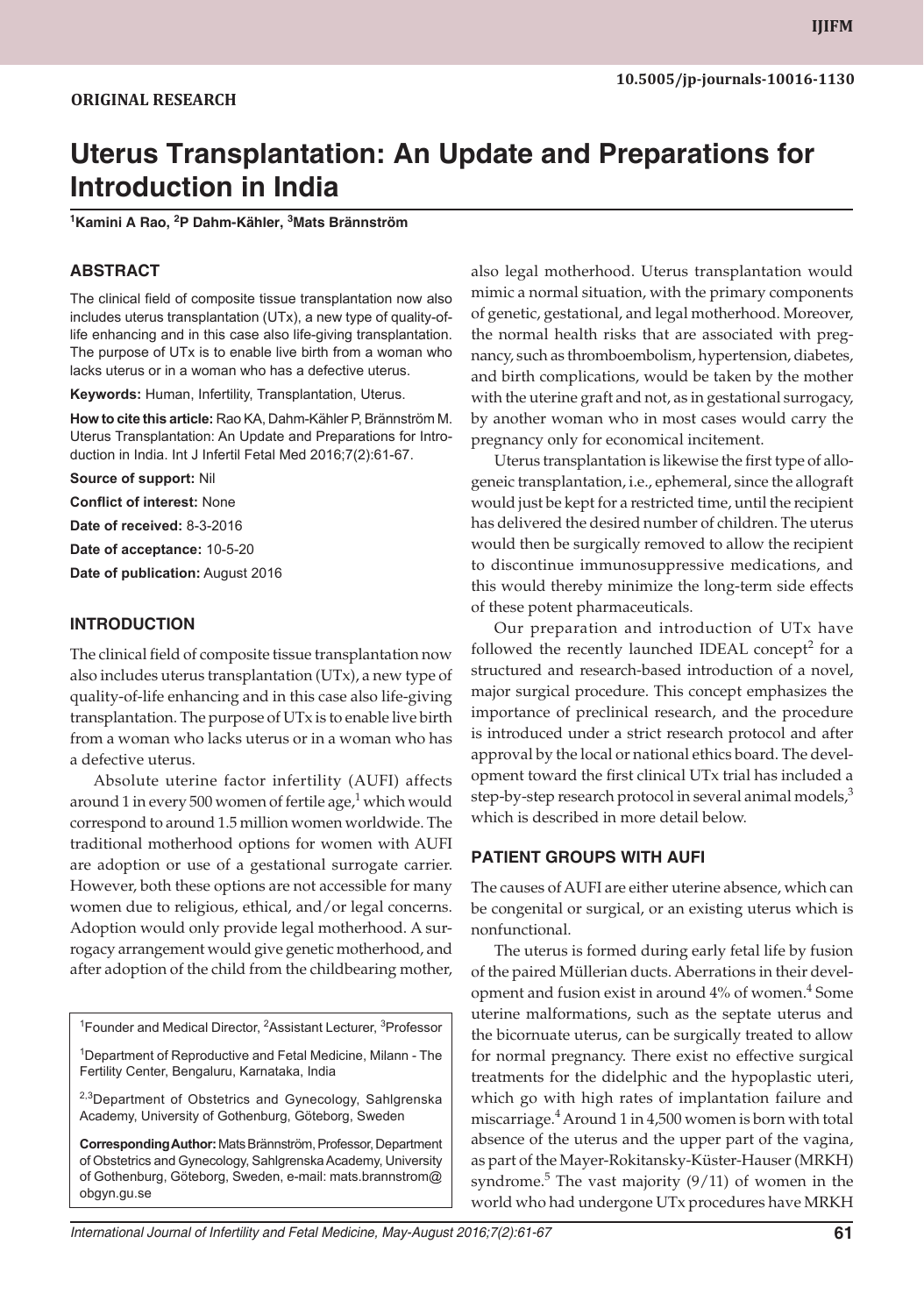syndrome, which will be discussed in detail further below in this article.

Leiomyoma is likely to be the most frequent cause of AUFI, since the incidence of leiomyoma in reproductive age women is as high as  $10\%$ , and that large and subendometrial myoma causes implantation failure. Moreover, leiomyoma is the most common underlying cause of hysterectomy.<sup>7</sup> Other causes of hysterectomy at young age are life-saving surgery at cervical cancer, endometrial cancer, or massive obstetric bleeding due to uterine rupture/atony or invasive malplacentation.

Intrauterine adhesions, in most cases secondary to endometritis or surgical abortion, may also cause AUFI. After attempts to treat this condition with hysteroscopic adhesiolysis, around 50% of women remain infertile. $8$ Genital tuberculosis is an important cause of intrauterine adhesions in India.<sup>9</sup>

#### **ANIMAL RESEARCH**

Mats Brannstrom initiated an animal-based UTx research project in 1999. A woman in her mid-twenties underwent a radical hysterectomy because of cervical cancer, and before surgery, she promptly suggested that she would later restore her fertility by transplanting the womb of her mother. This proposal by the young woman led to the initiation of a translational research project, leading up to the first successful UTx procedure in 2014. The research program has involved experiments in several animal species, and the key findings from this project and other groups are described below.

#### **Mouse**

In the mouse model, we could already in 2002 for the first time ever demonstrate pregnancy in a truly transplanted animal, $10$  and this finding was later followed by demonstrations of live offspring after syngeneic UTx.<sup>11</sup> Importantly, the offspring showed normal postnatal growth trajectory and were fertile. However, the influence of immunosuppression was not tested since the transplantations were between animals of the same inbred strain, with no need for immunosuppression. Further experiments showed normal pregnancy and offspring development from uteri that had been subjected to cold ischemia for 24 hours before transplantation.<sup>12</sup> In the allogeneic mouse UTx model, the rejection process was characterized.<sup>13,14</sup> We could also demonstrate that cyclosporine monotherapy partly suppressed graft rejection in the allogeneic mouse UTx model, $15$  but also that cyclosporine exposure during pregnancy negatively influences reproductive performance<sup>16</sup> by reducing implantation rates and fetal survival.

# **Rat**

The UTx rat model was later developed as a model more comparable to the human situation in regard to therapeutic levels of immunosuppressive drugs. The uterus was transplanted to an orthotopic position, with vascular anastomoses to the common iliacs.<sup>17</sup> This allowed for spontaneous conception, and we could initially show successful pregnancies in the syngeneic rat UTx model.<sup>18</sup> In the allogeneic rat UTx models, tacrolimus<sup>19</sup> was found to be more effective than cyclosporine<sup>20</sup> to prevent rejection. Thus, tacrolimus was used in the experiments, where the first ever pregnancies were demonstrated in an allogeneic UTx setting in any species.<sup>21</sup> Subsequent studies showed normality of these offspring that developed inside a uterine graft and under the influence of immunosuppression.22 In separate experiments, it was found that the uterus is an organ, i.e., fairly resistant to warm ischemia. $^{23}$ 

## **Rabbit**

The rabbit UTx model was explored by Smith et al in London. In their initial study, a large vessel aortocaval patch technique was used in an allogeneic model with tacrolimus immunosuppression.<sup>24</sup> Two out of five animals survived the postoperative period, and only one had a lasting uterus, albeit of decreased size, at necropsy 10 months after UTx. In a follow-up study, including nine UTx procedures, only one rabbit survived more than 1 month, showing the difficulty of this major surgical procedure in this species.<sup>25</sup> Three rejection episodes in this doe were controlled with prednisolone plus a temporary doubling of tacrolimus dose. After embryo transfer, one early pregnancy was noted by ultrasound, but the pregnancy ended with miscarriage.<sup>26</sup> Thus, no live births have been demonstrated after UTx in the rabbit.

## **Sheep**

The advantage of the sheep UTx model is the similarities in size and anatomy of the pelvic vasculature, as compared with the human. We initially developed an ovine auto-UTx model<sup>27</sup> with excision of one uterine horn and retrieval of a unilateral vascular pedicle down to and including the anterior branch of the internal iliac artery and the complete utero-ovarian vein. Anastomosis was then performed end-to-side to the external iliacs. This model was also characterized concerning reperfusion events after ischemic preservation.<sup>28</sup> In subsequent experiments, we demonstrated live births after autotransplantation.<sup>29</sup> Notably, the graft had been subjected to an extended warm ischemic period of 3 hours. This demonstrates that a uterus with a similar size as the human is quite tolerable to the cellular changes that are induced by extended warm ischemia.

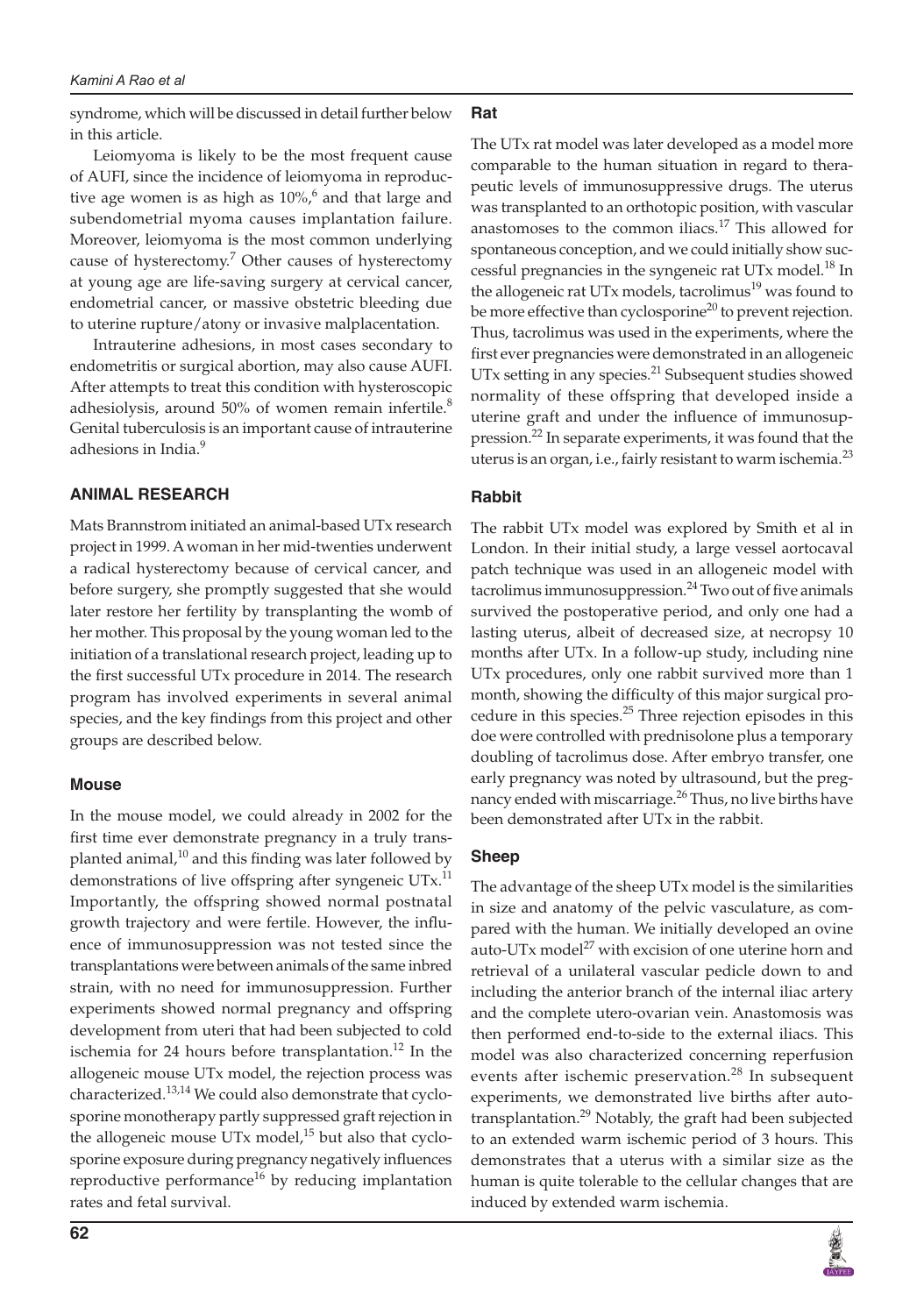The Ramirez group in Colombia utilized an allogeneic UTx model in the sheep and already in 2008 demonstrated long-term uterine survival with cyclosporine immunosuppression. $30$  This finding was followed by the accomplishment of the first live birth after allo-UTx in a large animal in 2011.<sup>31</sup> In that study, 3 out of 12 sheep achieved pregnancy after embryo transfer, with one resultant live birth. The two studies $30,31$  used a surgical protocol with end-to-end anastomoses on the uterine vessels. This principle of uterine-to-uterine vessel anastomosis can only be accomplished when the recipient undergoes a hysterectomy at the time of transplantation. This would in the human situation be relevant in the rare situations of AUFI because of intrauterine adhesions or malformed uterus. The same anastomosis technique was used by a Chinese group, with demonstration of graft survival for 1 month after allo-UTx with induction immunosuppression, followed by standard triple immunosuppression.<sup>32</sup> In another study from the Miami group around Andreas Tzakis, a technique for heterotopic placement of the uterine graft, with a cutaneous vaginal stoma, and vascular anastomoses on the aorta and vena cava was used. $33$ 

#### **Pig**

The pig has also been used as a large animal model in UTx research. We examined the venous effluents from the autologous transplanted uterus<sup>34</sup> for blood gases, lactate, and thiobarbituric acid-reactive species (TBARS), the latter an indicator of oxidative stress. The blood gases and lactate concentrations were normalized after about 60 minutes, and the levels of TBARS were not different from before transplantation. $34$  In the long-term studies of auto-UTx by the Smith group, it was described that thrombosis developed over the uterine vessel anastomosis lines, $35$  pointing toward the susceptibility of these small vessel anastomoses. A follow-up study on allogeneic UTx in the pig utilized a macrovascular patch, including the lower aorta and *vena cava* for anastomosis<sup>36</sup> and with the uterus placed in a heterotopic position. The immunosuppression was initially with intravenous tacrolimus and then maintenance immunosuppression with oral cyclosporine. During the 12-month follow-up period, animal survival rate was 50%. Importantly, acute rejection episodes could effectively be reversed by increased maintenance immunosuppression and corticosteroids.

## **Nonhuman Primates**

Our group initiated nonhuman primate UTx research with vascular anastomosis by a study utilizing autologous UTx in the baboon. The success rate, in terms of restored menstruation, was only 20% in the initial study.<sup>37</sup> The methodology was modified in relation to flushing of the graft and anastomosis surgery, and this resulted in a threefold higher success rate.<sup>38</sup> Nevertheless, no pregnancy occurred, despite breeding attempts over several months. This was due to tubal blockage, possibly secondary to ischemic damage. We have also performed allogeneic UTx in the baboon with transplantation from live donors and anastomoses to the external iliac vessels.<sup>39</sup> The recovery surgery lasted about 3 hours, and the donor survival was 100%. In that study, various immunosuppression protocols were tested, and it was found that induction therapy, with antithymocyte globulin, followed by triple immunosuppression with tacrolimus, mycophenolate mofetil, and corticosteroids, was compatible with 3 months graft survival. In our study of allogeneic UTx in the baboon, using grafts from deceased donors, anastomoses were performed with the aorta and vena cava of the graft to the recipient's aorta and *vena cava*. 40 The initial immunosuppression protocol was induction with triple immunosuppression for some months and then only tacrolimus. Although episodes of graft rejection occurred, these were successfully treated and graft survival over 12 months occurred.

In the smaller cynomolgus macaque, a Japanese research team performed autologous UTx experiments with 6 to 8 hours of recovery surgery and 4 to 6 hours of anastomosis surgery. $41$  A great achievement was the first pregnancy ever after any type of UTx in a nonhuman primate species. $^{42}$  The animal had undergone auto-UTx, involving bilateral uterine artery and vein anastomosis to external iliac arteries. Natural mating resulted in a pregnancy that developed normally until placental abruption occurred near term. A live offspring was delivered. In a follow-up study on allogeneic UTx in this species, resumed menstruation was seen in an animal on immunosuppression with tacrolimus, methylprednisolone, and mycophenolate mofetil.<sup>43</sup>

## **PRECLINICAL HUMAN UTx STUDIES**

There is limited experience of human preclinical UTx research. In one study on human uterine tissue, we assessed the tolerability to cold ischemia.<sup>44</sup> Uterine tissue from hysterectomy specimen that was subjected to cold ischemia for 24 hours in proper preservation solutions exhibited well-preserved ultramorphology and myometrial contractions.<sup>44</sup>

There also exist two studies in humans that have investigated techniques for uterus recovery from brain dead donors. In the initial study, almost 150 multiorgan procurements in New York City were identified as potential procedures for uterine donation with a research purpose.<sup>45</sup> Uterine donation was accepted in only 6% of cases. The research protocol for uterine procurement was to secure the complete internal iliac vessels, but in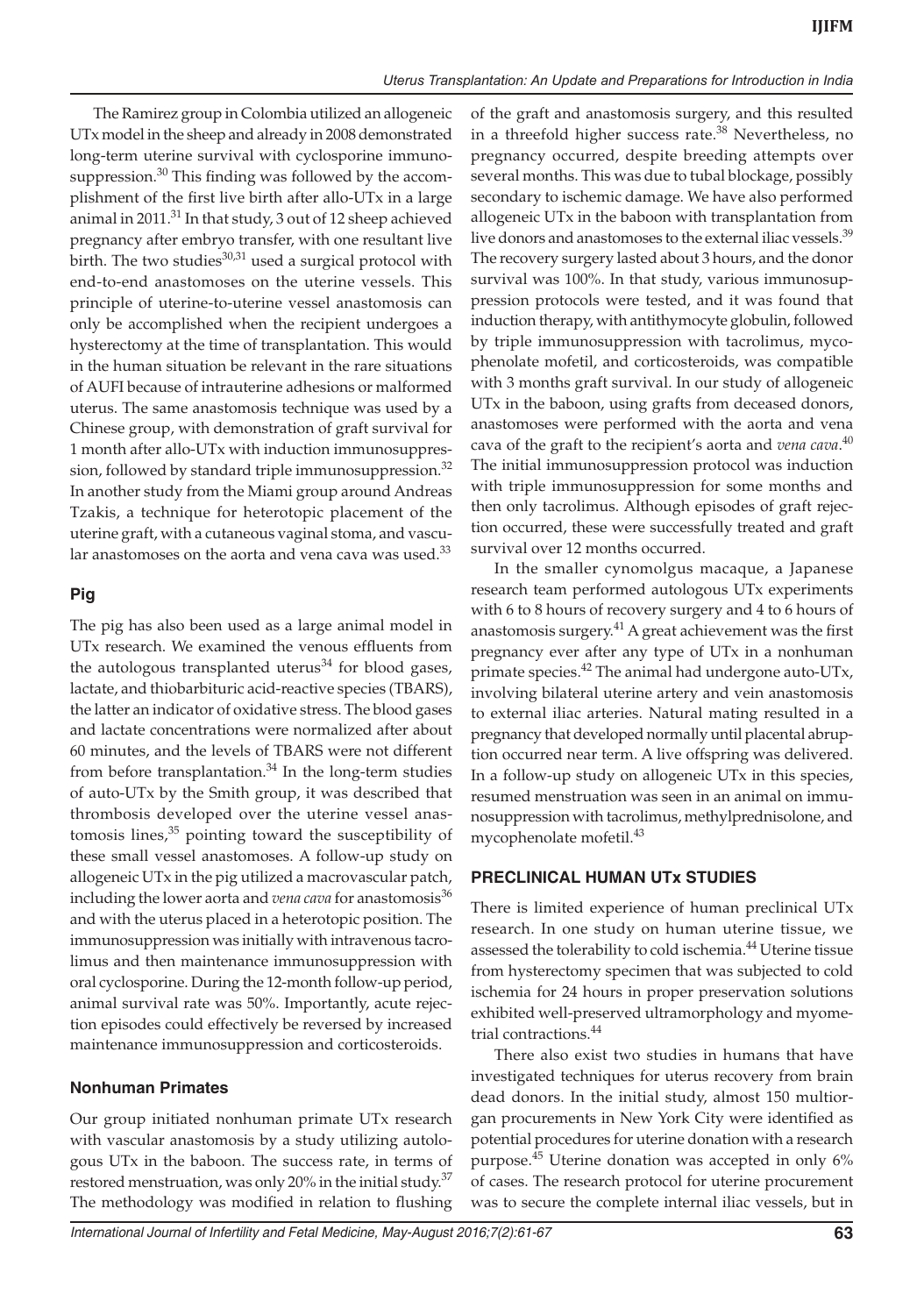most cases only the anterior portions of the internal iliacs were harvested. In a later study performed in France with the same purpose, also seven uteri were harvested for research purposes, but with a much higher (50%) consent rate.<sup>46</sup> The uteri were harvested after retrieval of thoracic and abdominal organs, and the *in situ* flushing of the organs was through femoral artery catheters. The bilateral internal iliac arteries and veins could be preserved in six out of seven cases. It was concluded that uterus retrieval could be part of a multiorgan procurement procedure with reproducible results. The retrieval procedures from multiorgan donors, as described above, would allow for bilateral anastomoses to the external iliac vessels since long vascular pedicles can be obtained and the ureters, which are tightly attached to the uterine vessels, can be transected above and below the uterine vessels.

In a live donor UTx procedure, the vascular pedicles due to natural reasons will be shorter. In order to explore what lengths of the vascular pedicles could be anticipated in a live uterine donation situation, we performed a study with addition of uterine vein dissection to the normal uterine artery dissection during radical hysterectomy surgery for cervical cancer.<sup>47</sup> The additional dissections of the uterine veins added around 30 minutes to the 3 and 4 hours procedure, but it did not affect postsurgical morbidity. Importantly, the lengths of the uterine vessels were >5 cm, and this would allow bilateral end-to-side anastomosis to the external iliacs that are about 9 to 10 cm apart.<sup>47</sup>

# **HUMAN UTx**

As mentioned above, so far eleven human UTx attempts have been published. Our team in Sweden performed the last nine of these.

## **Two Single Human UTx Cases**

The first two human cases were performed without any research preparations. This has of course put the patients at unnecessary risks and most likely also been reasons why they have been unsuccessful.

In 2000, a 26-year-old woman, who had undergone emergency peripartum hysterectomy during her first childbirth, received a uterus from a 46-year-old live donor.<sup>48</sup> The procedure took place in Jeddah, Kingdom of Saudi Arabia. The short uterine vessels on the recovered uterus were extended by segments of the saphenous veins, and anastomoses were accomplished with these extended vascular pedicles end-to-side to the external iliac vessels of the recipient. The donor had a perioperative ureteral injury. It is questionable whether the uterus was properly perfused, and a necrotic uterus was removed after 3 months.

In 2011, the world's second human UTx procedure was attempted. In Antalya, Turkey, a 21-year-old MRKH patient received a uterus from a 22-year-old deceased donor.<sup>49</sup> The recovery from the donor lasted 2 hours, and the uterus was the first organ to be recovered. The transplantation procedure took 6 hours and included bilateral end-to-side anastomosis of the common iliac vessels of the graft to the external iliac vessels. Immunosuppression was thymoglobulin for 10 days and then triple maintenance therapy by prednisolone, mycophenolate mofetil, and tacrolimus. Eighteen months after UTx, embryo transfer attempts were initiated. The patient has had multiple *in vitro* fertilization attempts, but with only two very early miscarriages as the end result.<sup>50</sup> The reason for the pregnancy failure in this case is unknown, but an important fact to take into consideration is that a nulliparous uterus was transplanted and the capacity to carry a normal pregnancy of this uterus had never been demonstrated.

# **The First Human Clinical UTx Trial**

Our team performed nine human UTx surgeries in 2013, with the uterus from live donors. $51$  Eight recipients were MRKH patients, with congenital uterine absence, and one was a patient with cervical cancer 7 years prior to UTx. *In vitro* fertilization, with cryopreservation of at least 10 embryos, had been performed prior to UTx. The donors were mothers (age 50–58) in five cases, close relatives in three cases [mother's sister (age 54), sister (age 37), mother-in-law (age 62)], and family friend (age 61) in one case. Five of the donors were postmenopausal, and all of them had more than one normal pregnancy and delivery during the reproductive period. These postmenopausal donors were given cyclic hormonal treatment for some months before uterine recovery to ascertain that a normal menstrual pattern would occur.

The recovery surgery comprised isolation of the uterus with bilateral vascular pedicles, including the internal iliac arteries distal to the branching of the gluteal artery as well as the major uterine veins down to the internal iliac vein.<sup>51</sup> This surgery of the donors lasted much longer than expected, with durations of >10 hours in all cases. However, the perioperative outcome was favorable in all cases and with a stay in the hospital of 6 days. In one patient, a ureteric-vaginal fistula was diagnosed after 2 weeks and this was later repaired. The surgeries of the recipients included bilateral end-to-side anastomoses to the external iliacs, vaginal anastomosis, and fixation of the uterus to the pelvic ligaments. This lasted 4 to 6 hours and postoperative hospitalization was between 3 and 9 days. The immunosuppression regimen was perioperative administration of thymoglobulin plus methylprednisolone, and then 4 days of oral glucocorticoids.

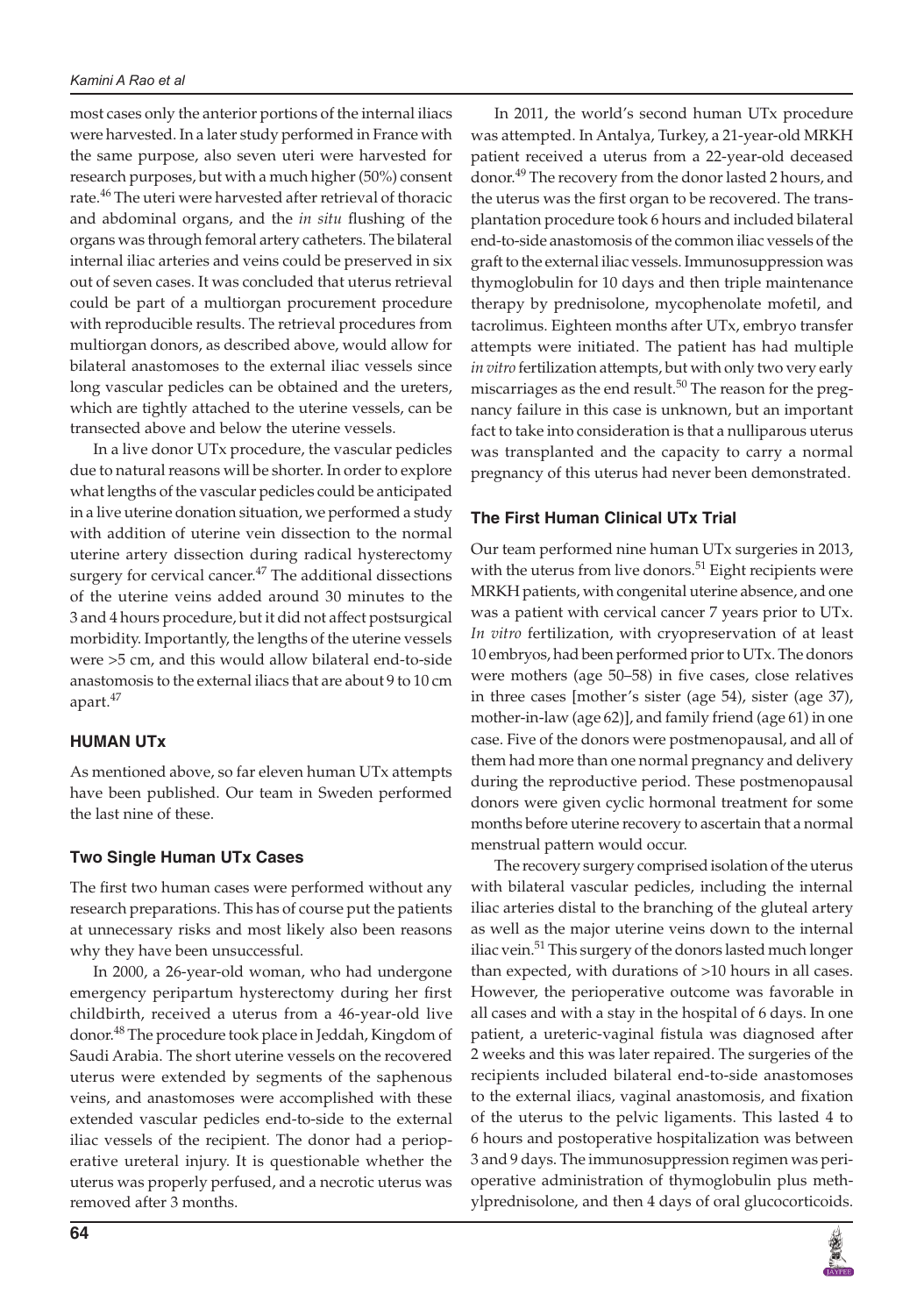Double maintenance immunosuppression, consisting of tacrolimus and mycophenolate mofetil, was given from surgery and during the initial  $6$  months.<sup>51</sup> The aim was to only give tacrolimus after 6 months, but if more than one acute rejection episode occurred during the initial 6 months, mycophenolate mofetil would be replaced by azathioprine with or without oral glucocorticoids.<sup>52</sup> The  $6$  months outcome $51$  was that seven uteri remained in good condition, with regular menstruations from 1 to 2 months after  $UTx$ <sup>52</sup> Two uterine grafts were removed within the first 4 months. One hysterectomy was because of bilateral thrombotic occlusion of the uterine artery already 3 days post-UT $x$ .<sup>52</sup> This patient was heterozygote for the Leiden mutation, and this may have been an underlying cause. The second patient with hysterectomy was readmitted to the hospital 1 month after UTx because of fever and vaginal discharge. An intrauterine infection with *Enterococcus faecalis* was diagnosed. Despite intense antibiotic treatments and several attempts of surgical drainage, she developed a persistent intrauterine abscess. After 2 months of intense treatment attempts, she showed initial signs of septicemia and the uterus with areas of necrosis was removed 3.5 months after UTx.<sup>51</sup>

Mild rejection episodes, although subclinical, were diagnosed on protocol cervical biopsies in five out of the seven patients with viable grafts past 6 months.<sup>52</sup> The rejection episodes were all effectively reversed by 2 weeks' corticosteroid treatment or dose increments in tacrolimus. The uterine artery blood flow remained within normal ranges during the first posttransplantation year.<sup>52</sup> The psychological outcome of recipients and partners during the first posttransplantation year shows a general optimistic view, with little anxiety and stress.<sup>53</sup> Attempts to achieve pregnancy were initiated after 12 months by single embryo transfers. The first live birth from this patient cohort took place in early September  $2014<sup>54</sup>$  and this event is also the first human birth ever after UTx. It should also be regarded as the first UTx procedure that by definition is successful, since the goal of the transplantation was achieved. The recipient had an uneventful pregnancy and worked normally until she was admitted at 31 full weeks and 5 days because of headache and high blood pressure. Preeclampsia was diagnosed, and because of signs of abnormal fetal cardiotocography, a cesarean section was performed the following day. A healthy and normal-sized male baby was delivered. The birth weight was around 1.8 kg, and today, the 2-year-old boy is in excellent shape. The cause of preeclampsia may be related to unilateral renal ageneneis of that patient.<sup>55</sup> Subsequently, four more uterus recipients have given birth (unpublished observations). All these children are healthy and developing well. Interestingly, in three of these five pregnancies preeclampsia developed, and that

occurred only in patients with single kidney. The other two patients had double kidneys and did not develop preeclampsia.

Preparation for introduction of UTx in India was initiated with a collaboration with Dr. Kamini Rao, and the necessary background work with respect to permission from the government is being worked up. Though gestational surrogacy is an option in India, UTx gives the opportunity of childbearing in women with AUFI.

# **CONCLUSION**

Uterus transplantation has now shown its potential as a highly effective treatment for uterine factor infertility, which is due to the absence of the uterus or the presence of a nonfunctional uterus. Further prospective observational studies should follow both with the live and deceased donor concept. The collective results of the studies will be important to establish sound inclusion and exclusion criteria. Furthermore, the surgical and medical management of the patients will become more efficient and safer with proper scientific results as the fundamental for the UTx procedure, when it is introduced at new centers around the world.

# **REFERENCES**

- 1. Milliez J. FIGO committee for the ethical aspects of human reproduction and women's health: uterine transplantation. Int J Gynaecol Obstet 2009 Nov;107(2):168.
- 2. McCulloch P, Altman DG, Campbell WB, Flum DR, Glasziou P, Marshall JC, Nicholl J, Balliol Collaboration, Aronson JK, Barkun JS, et al. No surgical innovation without evaluation: the IDEAL recommendations. Lancet 2009 Sep 26;374(9695): 1105-1112.
- 3. Diaz-Garcia C, Johannesson L, Enskog A, Tzakis A, Olausson M, Brännström M. Uterus transplantation research: laboratory protocols for clinical application. Mol Hum Reprod 2012 Feb;18(2):68-78.
- 4. Grimbizis GF, Camus M, Tarlatzis BC, Bontis JN, Devroy P. Clinical implications of uterine malformations and hysteroscopic treatment results. Hum Reprod Update 2001 Mar-Apr;7(2):161-174.
- 5. Oppelt P, Strissel PL, Kellerman A, Seeber S, Humeny A, Beckmann MW, Strick R. Correlation of DNA sequence variations of the entire anti-Müllerian hormone (AMH) gene promoter and AMH protein expression with the Mayer-Rokitansky-Kuester-Hauser syndrome. Hum Reprod 2005 Jan;20(1):149-157.
- 6. Borgfeldt C, Andolf E. Transvaginal ultrasonographic findings in the uterus and endometrium: low prevalence of leiomyoma in a random sample of women age 25-40 years. Acta Obstet Gynecol Scand 2000 Mar;79(3):202-207.
- 7. Marshall LM, Spiegelman D, Barbieri RL, Goldman MB, Manson JE, Colditz GA, Willett WC, Hunter DJ. Variation in the incidence of uterine leiomyoma among premenopausal women by age and race. Obstet Gynecol 1997 Dec;90(6): 967-973.

International Journal of Infertility and Fetal Medicine, May-August 2016;7(2):61-67 **65**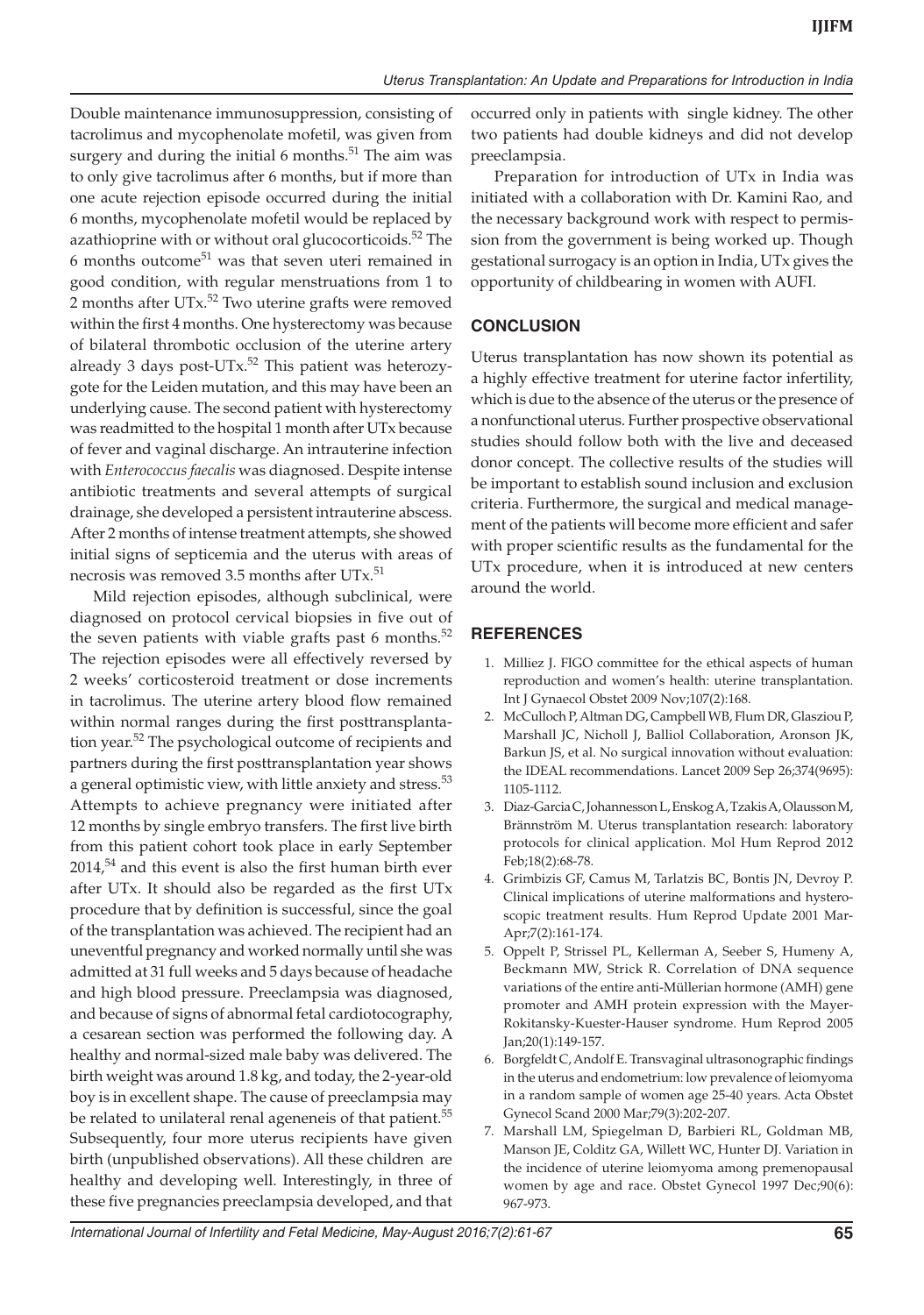- 8. Fernandez H, Al-Najjar F, Chauveud-Lambling A, Frydman R, Gervaise A. Fertility after treatment of Asherman's syndrome stage 3 and 4. J Minim Invasive Gynecol 2006 Sep-Oct;13(5):398-402.
- 9. Sharma JB, Roy KK, Pushparaj M, Gupta N, Jain SK, Malhotra N, Mittal S. Genital tuberculosis is an important cause of Asherman's syndrome in India. Arch Gynecol Obstet 2008 Jan;277(1):37-41.
- 10. Racho El-Akouri R, Kurlberg G, Dindelegan G, Mölne J, Wallin A, Brännström M. Heterotopic uterine transplantation by vascular anastomosis in the mouse. J Endocrinol 2002 Aug;174(2):157-166.
- 11. Racho El-Akouri R, Kurlberg G, Brännström M. Successful uterine transplantation in the mouse: pregnancy and postnatal development of offspring. Hum Reprod 2003 Oct;18(10): 2018-2023.
- 12. Racho El-Akouri R, Wranning CA, Mölne J, Kurlberg G, Brännström M. Pregnancy in transplanted mouse uterus after long-term cold ischaemic preservation. Hum Reprod 2003 Oct;18(10):2024-2030.
- 13. Racho El-Akouri R, Groth K, Kurlberg G, Mölne J, Brännström M. Rejection patterns in allogeneic uterus transplantation in the mouse. Hum Reprod 2006 Feb;21(2):436-442.
- 14. Groth K, El-Akouri RR, Wranning CA, Mölne J, Brännström M. Rejection of allogenic uterus transplant in the mouse: timedependent and site-specific infiltration of leukocyte subtypes. Hum Reprod 2009 Nov;24(11):2746-2754.
- 15. Wranning CA, El-Akouri RR, Groth K, Mölne J, Parra AK, Brännström M. Rejection of the transplanted uterus is suppressed by cyclosporine A in a semi-allogeneic mouse model. Hum Reprod 2007 Feb;22(2):372-379.
- 16. Groth K, Brännström M, Mölne J, Wranning CA. Cyclosporine A exposure during pregnancy in mice: effects on reproductive performance in mothers and offspring. Hum Reprod 2010 Mar;25(3):697-704.
- 17. Wranning CA, Akhi SN, Kurlberg G, Brännström M. Uterus transplantation in the rat: model development, surgical learning and morphological evaluation. Acta Obstet Gynecol Scand 2008;87(11):1239-1247.
- 18. Wranning CA, Akhi SN, Diaz-Garcia C, Brännström M. Pregnancy after syngeneic uterus transplantation and spontaneous mating in the rat. Hum Reprod 2011 Mar;26(3):553-558.
- 19. Akhi SN, Diaz-Garcia C, El-Akouri RR, Wranning CA, Mölne J, Brännström M. Uterine rejection after allogeneic uterus transplantation in the rat is effectively suppressed by tacrolimus. Fertil Steril 2013 Mar 1;99(3):862-870.
- 20. Groth K, Akhi S, Mölne J, Wranning CA, Brännström M. Effects of immunosuppression by cyclosporine A on allogenic uterine transplant in the rat. Eur J Obstet Gynecol Reprod Biol 2012 Jul;163(1):97-103.
- 21. Diaz-Garcia C, Akhi SN, Wallin A, Pellicer A, Brännström M. First report on fertility after allogeneic uterus transplantation. Acta Obstet Gynecol Scand 2010 Nov;89(11):1491-1494.
- 22. Diaz-Garcia C, Johannesson L, Shao R, Billig H, Brännström M. Pregnancy after allogeneic uterus transplantation in the rat: perinatal outcome and growth trajectory. Fertil Steril 2014 Dec;102(6):1545-1552.
- 23. Diaz-Garcia C, Akhi SN, Martinez-Varea A, Brännström M. The effect of warm ischemia at uterus transplantation in a rat model. Acta Obstet Gynecol Scand 2013 Feb;92(2):152-159.
- 24. Saso S, Petts G, Chatterjee J, Thum M-Y, David AL, Corless D, Boyd M, Noakes D, Lindsay I, Del Priore G, et al. Uterine

transplantation in a rabbit model using aorta-caval anastomosis: a long-term viability study. Eur J Obstet Gynecol Reprod Biol 2014 Nov;182:185-193.

- 25. Saso S, Hurst S, Chatterjee J, Kuzmin E, Thum Y, David AL, Hakim N, Corless D, Boyd M, Noakes DE, et al. Test of long-term uterine survival after allogeneic transplantation in rabbits. J Obstet Gynaecaol Res 2014 Mar;40(3):754-762.
- 26. Saso S, Petts G, David AL, Thum M-Y, Chatterjee J, Vicente JS, Marco-Jimenez F, Corless D, Boyd M, Noakes D, et al. Achieving an early pregnancy following allogeneic uterine transplantation in a rabbit model. Eur J Obstet Gynecol Reprod Biol 2015 Feb;185:164-169.
- 27. Dahm-Kähler P, Wranning CA, Lundmark C, Enskog A, Mölne J, Marcickiewicz J, El-Akouri RR, McCracken JA, Brännström M. Transplantation of the uterus in the sheep: methodology and early reperfusion events. J Obstet Gynaecol Res 2008 Oct;34(5):784-793.
- 28. Wranning CA, Dahm-Kähler P, Mölne J, Nilsson UA, Enskog A, Brännström M. Transplantation of the uterus in the sheep – oxidative stress and reperfusion injury after short-time cold storage. Fertil Steril 2008 Sep;90(3):817-826.
- 29. Wranning CA, Marcickiewicz J, Enskog A, Dahm-Kähler P, Hanafy A, Brännström M. Fertility after autologous ovine uterine-tubal-ovarian transplantation by vascular anastomosis to the external iliac vessels. Hum Reprod 2010 Aug;25(8): 1973-1979.
- 30. Ramirez ER, Ramirez DK, Pillari VT, Vasquez H, Ramirez HA. Modified uterine transplant procedure in the sheep model. J Minim Invasive Gynecol 2008 May-Jun;15(3):311-314.
- 31. Ramirez ER, Ramirez-Nessetti DK, Nessetti MB, Khatamee M, Wolfson MR, Shaffer TH. Pregnancy and outcome of uterine allotransplantation and assisted reproduction in sheep. J Minim Invasive Gynecol 2011 Mar-Apr;18(2):238-245.
- 32. Wei L, Xue T, Yang H, Zhao GY, Zhang G, Lu ZH, Huang YH, Ma XD, Liu HX, Liang SR, et al. Modified uterine allotransplantation and immunosuppression procedure in the sheep model. PLoS One 2013 Nov 22;8(11):e81300.
- 33. Gonzalez-Pinto IM, Tryphonopoulos P, Avison DL, Nishida S, Tekin A, Santiago S, Tzakis A. Uterus transplantation model in the sheep with heterotopic whole graft and aorta and cava anastomoses. Transpl Proc 2013 Jun;45(5):1802-1804.
- 34. Wranning CA, Racho El-Akouri R, Lundmark C, Dahm-Kähler P, Mölne J, Enskog A, Brännström M. Autotransplantation of the uterus in the domestic pig: surgical technique and early reperfusion events. J Obstet Gynecol Res 2006 Aug;32(4): 358-367.
- 35. Sieunarine K, Zakaria FB, Boyle DC, Corless DJ, Noakes DE, Lindsay I, Lawson A, Ungar L, Del Priore G, Smith JR. Possibilities for fertility restoration: a new surgical technique. Int Surg 2005 Nov-Dec;90(5):249-256.
- 36. Avison DL, DeFaria W, Tryphonopoulos P, Tekin A, Attia GR, Takahashi H, Jin Y, Palaois E, Pararas N, Carreno MR, et al. Heterotopic uterus transplantation in a swine model. Transplantation 2009 Aug 27;88(4):465-469.
- 37. Enskog A, Johannesson L, Chai DC, Dahm-Kähler P, Marcickiewicz J, Nyachieo A, Mwenda J, Brännström M. Uterus transplantation in the baboon: methodology and longterm function after auto-transplantation. Hum Reprod 2010 Aug;25(8):1980-1987.
- 38. Johannesson L, Enskog A, Dahm-Kähler P, Hanafy A, Chai DC, Mwenda JM, Diaz-Garcia C, Olausson M, Brännström M. Uterus transplantation in a non-human